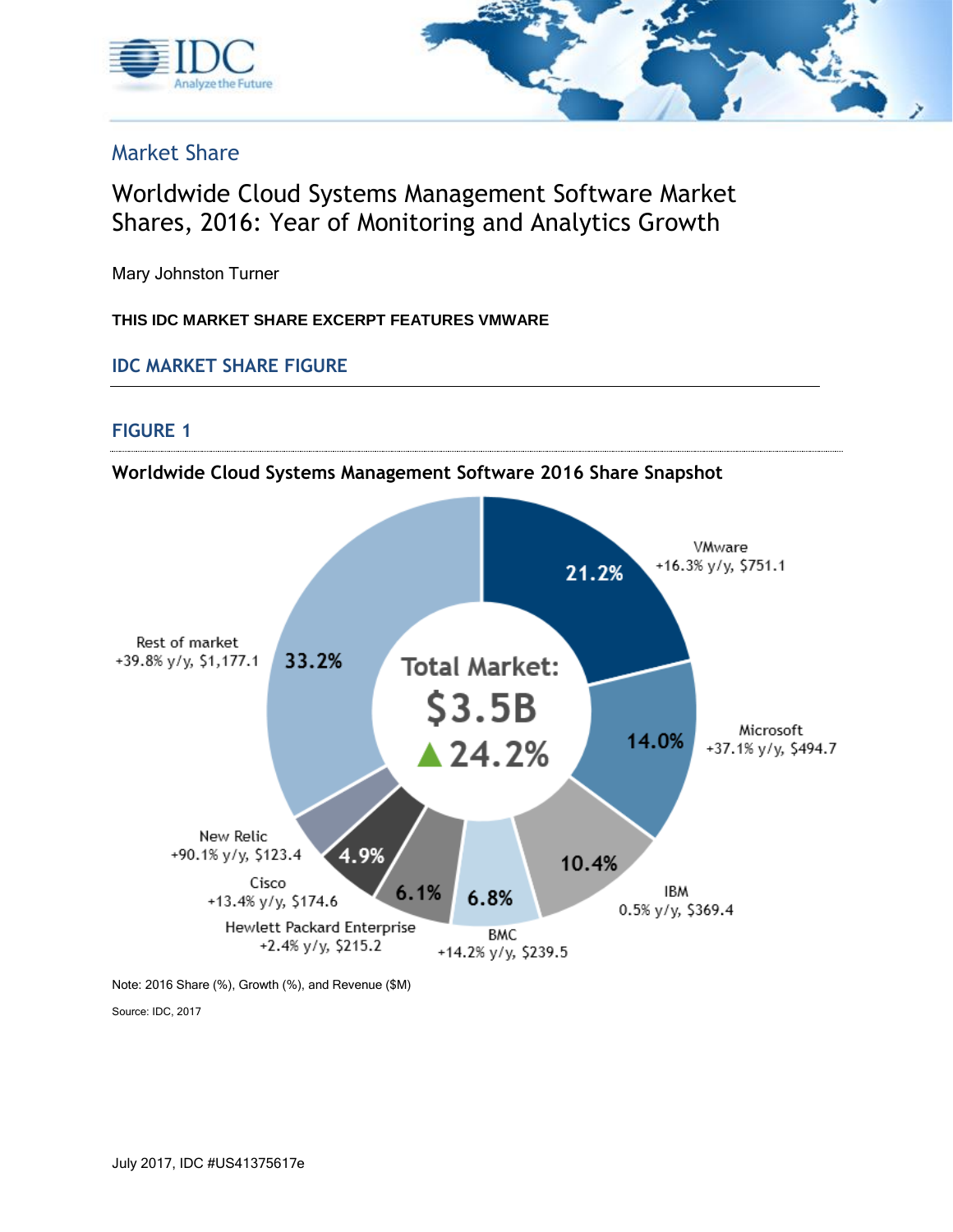#### **IN THIS EXCERPT**

The content for this excerpt was taken directly from IDC Market Share: Worldwide Cloud Systems Management Software Market Shares, 2016: Year of Monitoring and Analytics Growth. (Doc # US41375617). All or parts of the following sections are included in this excerpt: Executive Summary, Market Share, Who Shaped the Year, Market Context, Appendix and Learn More. Also included is Figures 1, 2, 3, 4, 5 and 6 and Table 1.

#### **EXECUTIVE SUMMARY**

In 2016, the worldwide cloud systems management software market saw significant increase in demand for monitoring and analytics solutions optimized for multicloud environments. Enterprise buyers fueled double-digit growth, and in some cases, triple-digit growth for vendors offering proven multicloud applications performance management (APM), infrastructure performance monitoring, IT operations analytics, capacity analytics, and cost optimization. Demand for standalone provisioning, configuration, and orchestration solutions slowed somewhat as more and more buyers focused on deploying integrated multicloud management platforms that offer a full suite of functions.

Adoption of SaaS-based cloud systems management solutions also increased, including subscriptions to management and monitoring services offered by major public cloud IaaS providers. Public cloud IaaS vendors such as Amazon Web Services (AWS) and Google Cloud Platform often monetize basic configuration and orchestration functionalities solely as part of compute charges and do not recognize management software or SaaS revenue for those functions. As a result, those vendors are taking some revenue away from licenses for cloud management portals and provisioning platforms, without contributing to the overall size of the market. In most cases, these vendors do monetize monitoring and analytics services with separate charges, which does contribute to the overall market size for cloud systems management software worldwide.

VMware continued to lead the market in terms of revenue, with Microsoft taking the second spot. Some of the fastest-growing vendors included Dynatrace, New Relic, AppDynamics (recently acquired by Cisco), Datadog, AWS, ServiceNow, Oracle, and Splunk.

This IDC study discusses 2016 vendor shares and market activity across the worldwide cloud systems management software market.

"IDC estimates that worldwide spending on commercial cloud systems management software and SaaS solutions grew 24.2% and totaled \$3.5 billion in 2016," states Mary Johnston Turner, IDC research vice president, Enterprise Systems Management Software. "Market demand continues to be strongest among enterprise customers in the Americas where large-scale multicloud architectures supporting a range of mission-critical workloads are becoming the norm. Demand for multicloud APM, IT operations analytics, capacity management, and cost optimization grew, with more and more customers seeking cloud management platforms that provide a unified monitoring, analytics, and automation environment using API-based integrations."

### **ADVICE FOR TECHNOLOGY SUPPLIERS**

The worldwide cloud systems management software market continues to expand rapidly as increasing numbers of enterprise and service provider customers embrace multicloud architectures for a wide range of production and DevOps workloads. Customers are gaining confidence with their ability to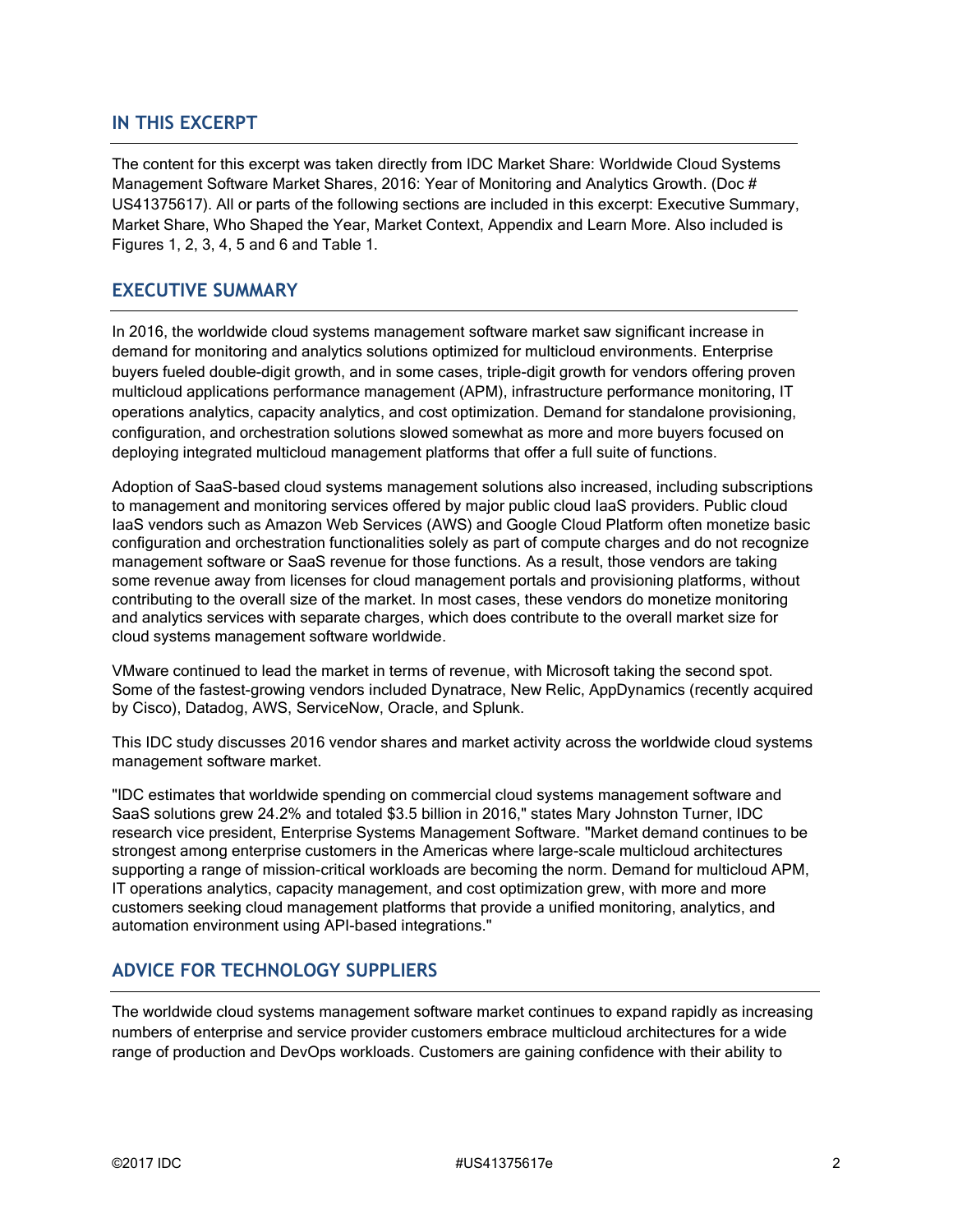optimize multicloud environments that match workloads across a mix of on-premise and/or public cloud infrastructure, development platforms, and software-as-a-service options.

As part of this transition, customers are shifting priorities away from simply automating cloud IaaS provisioning and self-service and putting greater emphasis on application performance, infrastructure capacity and cost optimization, configuration compliance, and integrated service management workflows. Enterprise customers are becoming more and more comfortable with SaaS-delivered cloud management solutions and are seeking management platforms that support unified, API-based integrations across monitoring, analytics, governance, reporting, and automation.

To take full advantage of this rapidly rising cloud systems management software market, technology vendors need to:

- **•** Offer enterprise customers cost-effective, unified cloud systems management software solutions and licensing options including SaaS options. IDC believes customer purchasing preferences are shifting toward multifunction management software and SaaS suites and unified licenses in an effort to reduce complexity and better manage budgets, as they transition from traditional tools to next-generation, cloud-enabled management solutions whether SaaS or on-premise. Successful vendors are making it easier for customers to transition from traditional product-specific licensing to more unified and integrated management solutions. Subscription usage–based pricing models and try-and-buy options are also important to many customers.
- Provide open API integrations between on-premise and public cloud-based management solutions that will allow customers to create the mix of services and tools needed to monitor, manage, and optimize the full range of resources included in today's multicloud environments. Customers will increasingly desire the ability to link performance, capacity, and cost analytics to provisioning and migration automation and service management ticketing systems on a seamless, real-time basis.
- Engage with MSPs and other midtier and niche cloud service providers. IDC expects that hyperscale cloud service providers will continue to largely rely on internally developed and open source management software solutions, but smaller service providers are expected to become increasingly important channels and partners for cloud management software and SaaS. It will be important for software and SaaS providers to engage with this emerging set of public cloud providers, including industry clouds, in the coming years.

In addition to modern, cloud-native workloads, IDC sees growing numbers of enterprise IT teams evaluating and moving legacy workloads to public cloud infrastructure when the economics and operational considerations make sense. After years of resisting in-house chargeback for cloud services, more and more enterprises are recognizing the need to take a unified view of cost, security, and performance across all workloads and cloud assets, if only to ensure that the enterprise can maintain regulatory compliance, protect its information assets, and hold down infrastructure costs.

#### **MARKET SHARE**

The worldwide cloud systems management software market totaled \$3.5 billion in 2016, which represents an increase of 24.2% over 2015 (see Table 1). The top vendors by share were VMware, Microsoft (including Azure), and IBM. APM and IT operations analytics vendors such as New Relic, Splunk, Dynatrace, Datadog, and AppDynamics as well as AWS were some of the fastest-growing vendors. ServiceNow and Oracle also showed significant growth, serving customers seeking unified,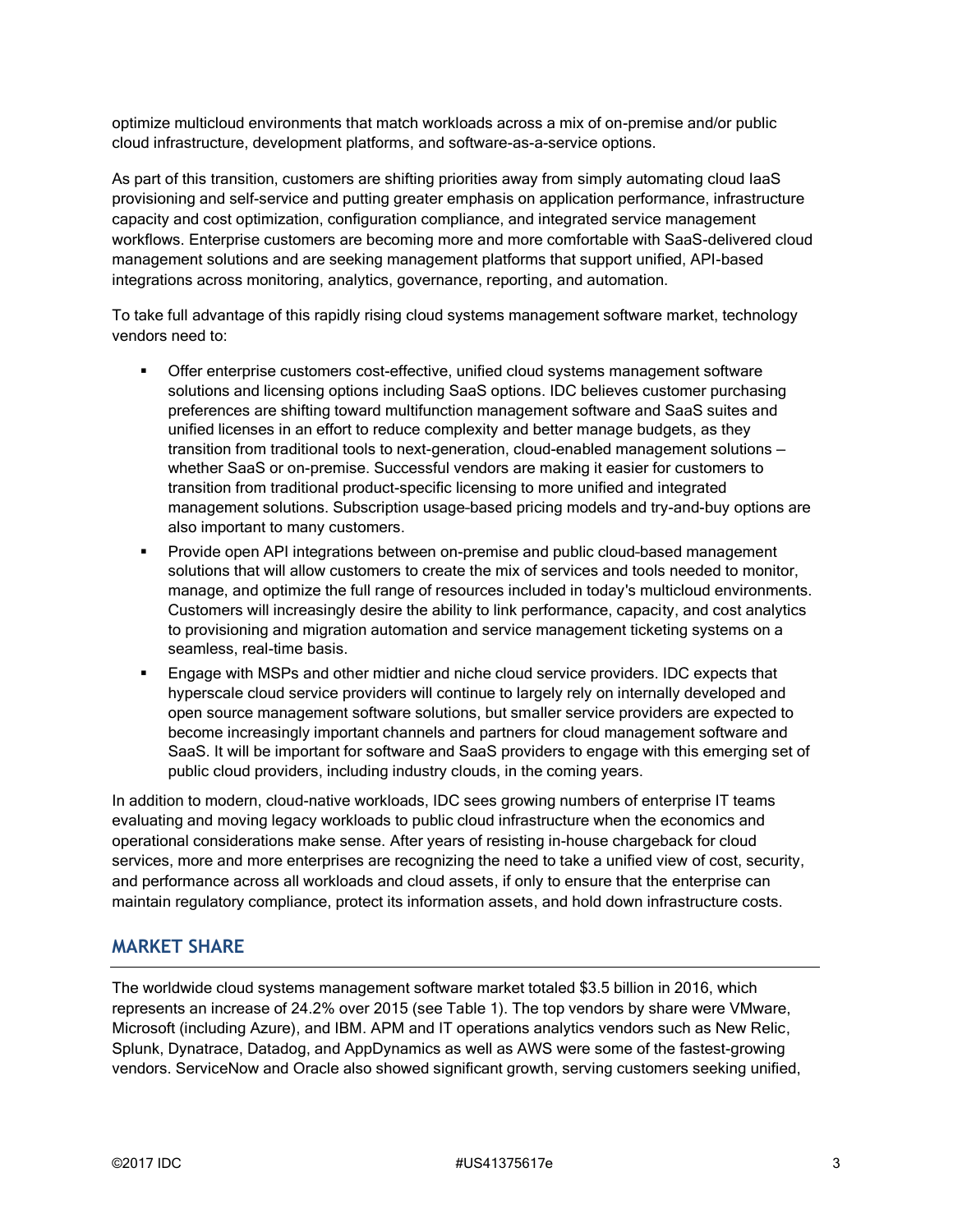fully functioning SaaS-based cloud management platforms. Revenue from SaaS-based solutions increased 78%, while on-premise solutions grew just 15%. This market total was consistent with prior forecasts.

## **TABLE 1**

## **Worldwide Cloud Systems Management Software Revenue by Vendor, 2014–2016 (\$M)**

|                                      | 2014     | 2015     | 2016     | 2016 Share<br>(%) | 2015-2016<br>Growth (%) |
|--------------------------------------|----------|----------|----------|-------------------|-------------------------|
| <b>VMware</b>                        | 505      | 646      | 751.1    | 21.2              | 16.3                    |
| Microsoft                            | 268      | 360.8    | 494.7    | 14                | 37.1                    |
| <b>IBM</b>                           | 340      | 367.4    | 369.4    | 10.4              | 0.5                     |
| <b>BMC</b>                           | 195      | 209.7    | 239.5    | 6.8               | 14.2                    |
| <b>Hewlett Packard</b><br>Enterprise | 199      | 210.2    | 215.2    | 6.1               | 2.4                     |
| Cisco                                | 118.4    | 154      | 174.6    | 4.9               | 13.4                    |
| New Relic                            | 21.6     | 64.9     | 123.4    | 3.5               | 90.1                    |
| Splunk                               | 18.4     | 60.1     | 95.5     | 2.7               | 58.9                    |
| Oracle                               | 30       | 55.7     | 84.8     | 2.4               | 52.2                    |
| ServiceNow                           | 28.4     | 51.9     | 79       | 2.2               | 52.3                    |
| Dynatrace                            | 9.4      | 35.9     | 77.2     | 2.2               | 115                     |
| Other                                | 557.8    | 638.1    | 840.5    | 23.71             | 31.7                    |
| Total                                | 2,291.00 | 2,854.70 | 3,545.00 | 100               | 24.2                    |

Source: IDC, July 2017

The 2016 market share table lists 24 named vendors with more than \$10 million in cloud systems management software and/or SaaS revenue. The top 7 vendors represent approximately two-thirds of the market. It is important to acknowledge the fact that dozens of smaller cloud systems management software vendors are also active in the market and collectively represent over \$1 billion of revenue.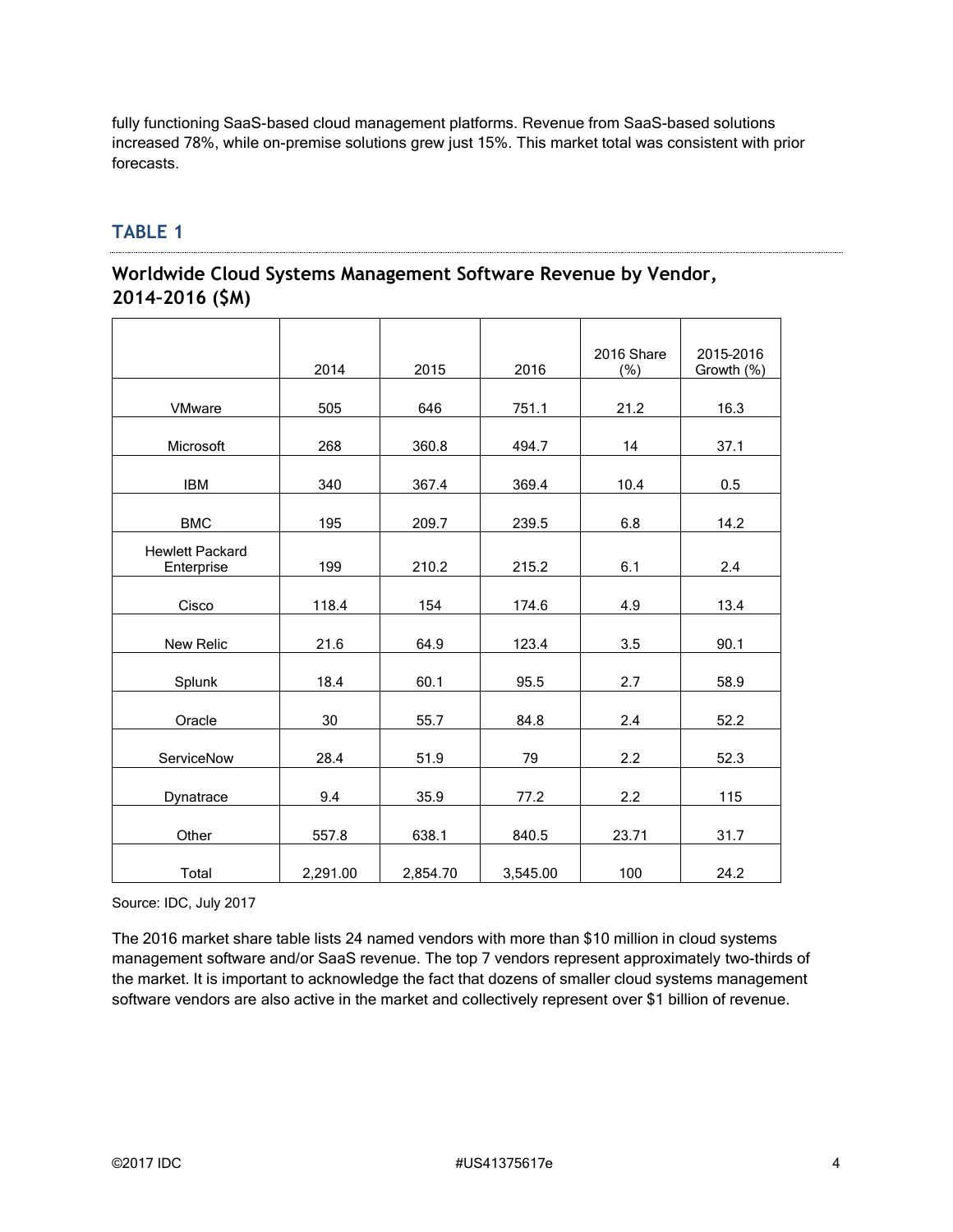#### **WHO SHAPED THE YEAR**

This Excerpt was prepared for VMWARE but also included the following vendors: Microsoft, and ServiceNow as well as leading APM vendors Dynatrace, New Relic, and AppDynamics.

VMware's continued market leadership and growth reflected the company's ongoing efforts to offer customers a unified approach to cloud management monitoring, analytics, and automation. Since the 2012 introduction of vCloud Suite and the 2013 launch of vSphere with operations management, VMware has used its management software portfolio to differentiate vSphere and help maintain overall corporate revenue growth, even as its core hypervisor market has matured and standalone hypervisor sales have flattened. As many enterprises have opted to build private clouds using VMware technology, the company's management offerings have been widely deployed into cloud environments. At the VMworld 2016 customer event in San Francisco, VMware introduced a series of new products, technology previews, and betas that demonstrate the company's commitment to evolving its infrastructure management portfolio to support the needs of multicloud enterprise strategies. These included VMware Cloud Foundation, a hyperconverged, software-defined datacenter (SDDC) platform designed to support both public and private clouds. IBM was introduced as the first public cloud service provider to make VMware Cloud Foundation available as a public cloud service. VMware also introduced a technology preview of cross-cloud services, a new set of SaaSdelivered solutions, to provide consistent discovery, microsegmentation, monitoring, analytics, and governance of cloud resources across multiple public and private clouds. Cross-cloud services leverages NSX technology as well as selected vRealize cloud management platform IP and new, organically developed code. VMware's cross-cloud architecture, an emerging VMware framework for enabling workload portability and management across private and public clouds, was also previewed.

#### **MARKET CONTEXT**

In 2016, the worldwide cloud systems management software market saw continued strong growth. As shown in Figure 2, the Americas continued to be the largest region with 71.1% share due to the relative majority and larger scale of many enterprise and public IaaS and PaaS clouds in the region. This represented a noticeable increase over the estimated 59.3% share for the Americas in 2015.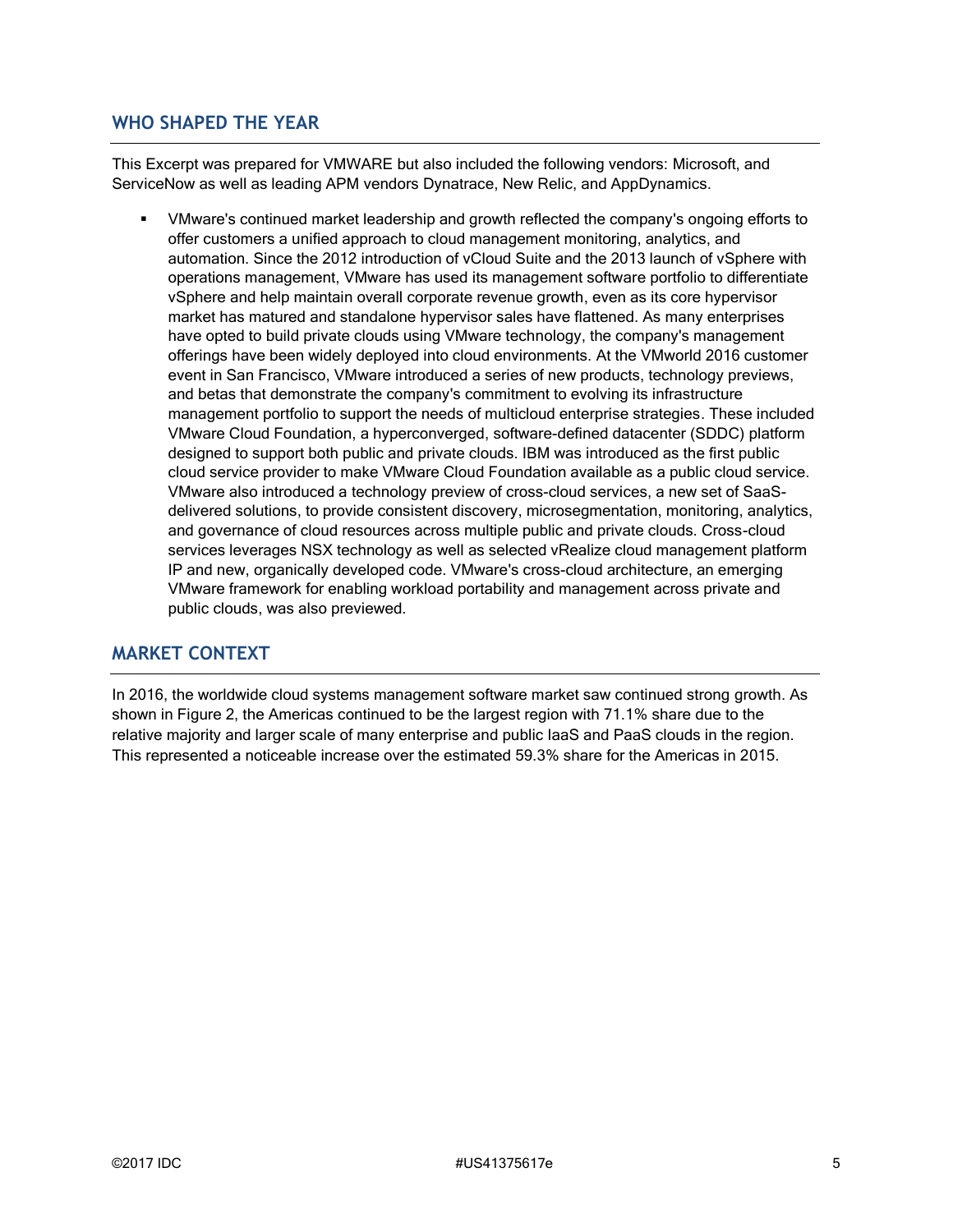### **FIGURE 2**



Source: IDC, July 2017

In 2016, Windows continued to represent the majority of the market with 62.3% of revenue, although this was a slight drop from the 63.3% previously estimated. Linux increased its share to 29.7% (see Figure 3).

#### **FIGURE 3**

#### **Worldwide Cloud Systems Management Software Revenue Share by Operating Environment, 2016**



Source: IDC, July 2017

## **Significant Market Developments**

In 2016, enterprises around the world acknowledged that multicloud architectures spanning onpremise and hosted private clouds, several public clouds, and selected legacy physical and virtual platforms will dominate most IT infrastructure strategies for a number of years. Organizations that were once happy to let individual developer teams dabble with public cloud services now recognize the cost, complexity, and potential business risk of lightly managed multicloud environments. As a result, more and more enterprises are working to implement unified multicloud management environments that not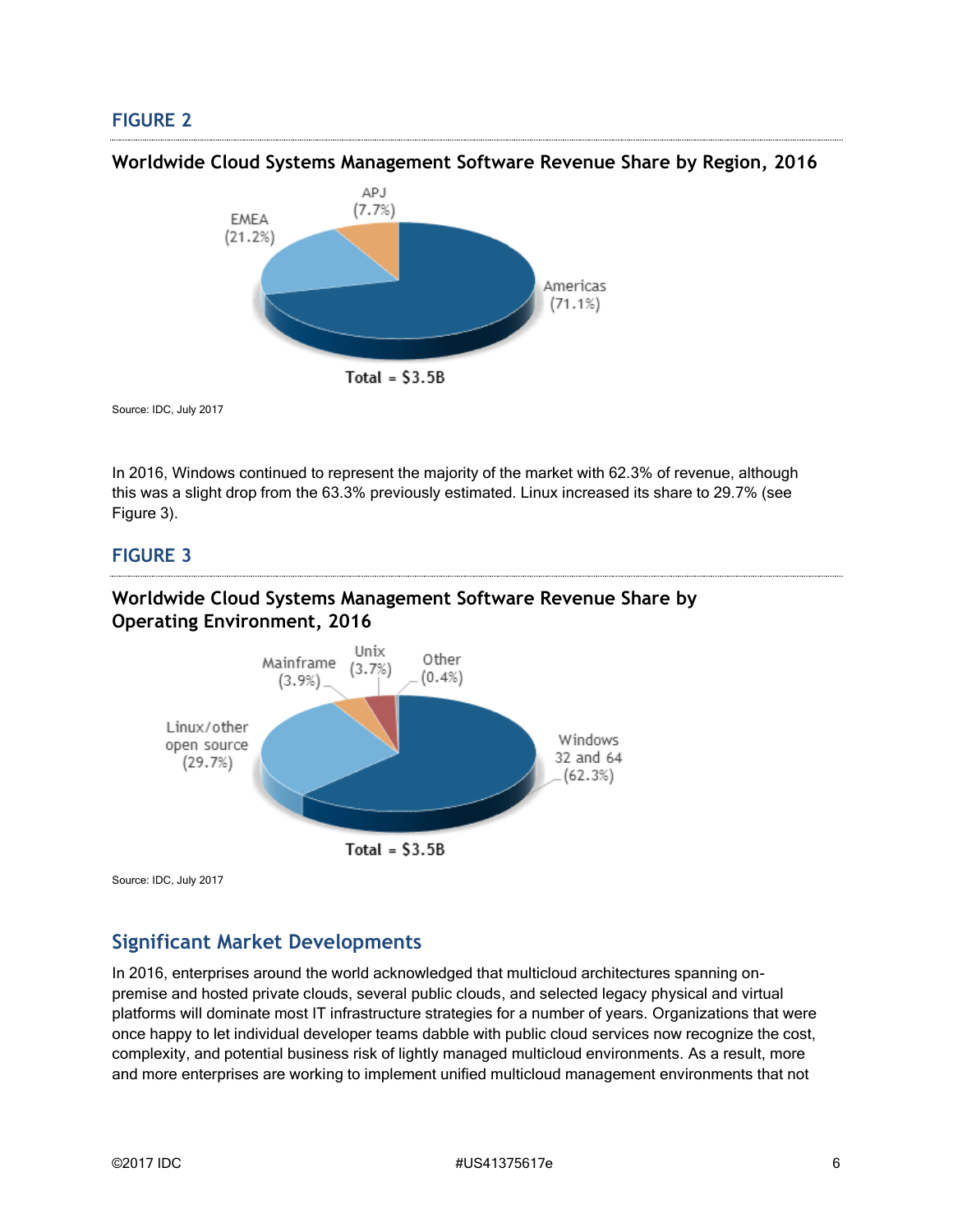only automate infrastructure provisioning but optimize capacity utilization, application performance, IT staff productivity, and over cloud spending.

This increased emphasis on performance and analytics can be seen in the shifting allocation of cloud systems management software revenue across IDC's functional markets as defined by *IDC's* Worldwide Software Taxonomy, 2016 (IDC #US41572216, July 2016). As shown in Figure 4, IDC estimates performance and availability represented 37.1% of the market. Performance and availability was the fastest-growing functional market segment, increasing approximately 50% in terms of revenue compared with 2015. Workload scheduling and automation continues to be the largest segment of the market, although its growth rate is slowing to under 15% as it loses some ground to public cloud IaaS providers, unpaid open source, and on-premise server and converged infrastructure vendors, which have provided advanced provisioning and orchestration without recognizing revenue for management. Additional information on functional market dynamics will be included in the upcoming update to the 2017-2021 cloud systems management software forecast.

## **FIGURE 4**



#### **Worldwide Cloud Systems Management Software Revenue Share by Functional Market, 2016**

Source: IDC, July 2017

SaaS-based delivery of cloud systems management solutions has continued to increase, particularly in the performance and availability segment, which includes APM, IT operations analytics, and capacity optimization solutions. As shown in Figure 5, IDC estimates SaaS delivered (i.e., public cloud services deployment type) public cloud services represented 20.5% of the market in 2016. This equals revenue of about \$727 million, a 78.1% increase over the previously estimated 2015 SaaS delivered revenue of \$408 million for cloud systems management software worldwide.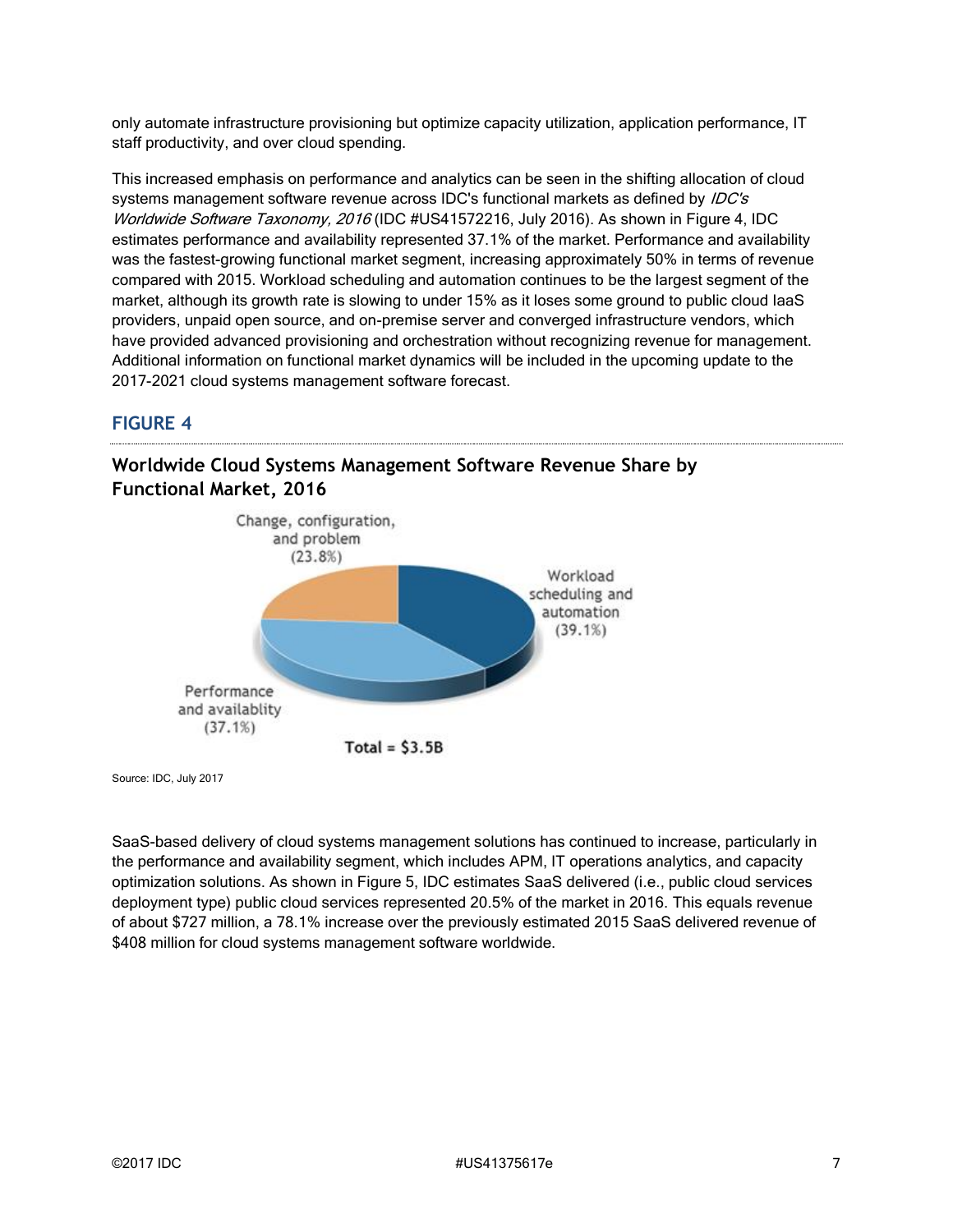#### **FIGURE 5**



**Worldwide Cloud Systems Management Software Revenue Share by Deployment Type, 2016**

Source: IDC, July 2017

Private/hybrid cloud enablement continues to represent about two-thirds of the market, slightly higher than previous forecasts (see Figure 6). Larger cloud service providers continue to resist purchasing third-party cloud systems management software solutions and instead rely on homegrown or open source management technologies. As a result, cloud systems management software market continues to be driven by enterprise spending for private and hybrid/multicloud management rather than to enable public cloud services.

#### **FIGURE 6**

**Worldwide Cloud Systems Management Software Revenue Share by Private/Hybrid and Public Cloud Enablement, 2016**



Source: IDC, July 2017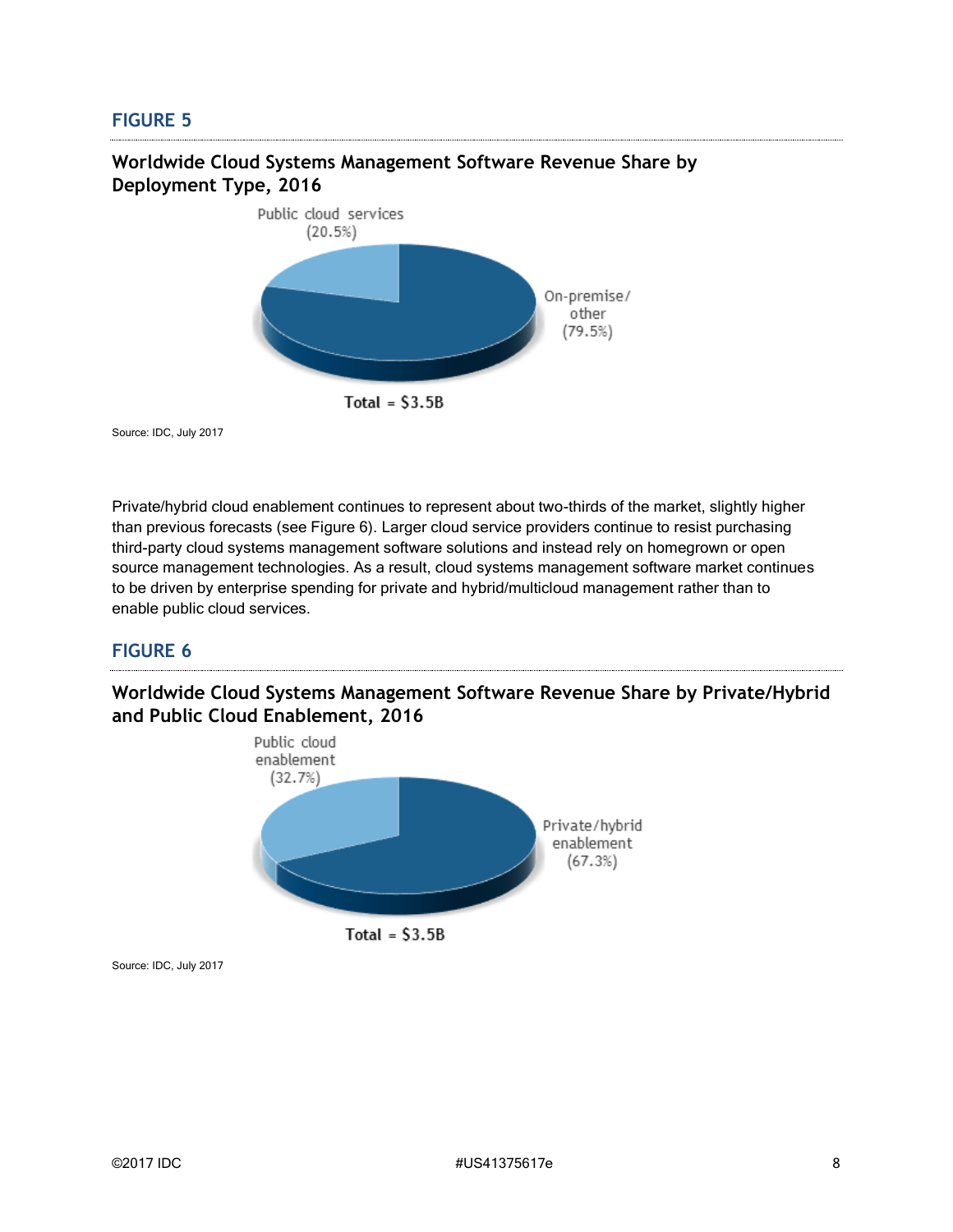### **METHODOLOGY**

The IDC software market sizing and forecasts are presented in terms of commercial software revenue. IDC uses the term *commercial software* to distinguish commercially available software from custom software. Commercial software is programs or codesets of any type commercially available through sale, lease, rental, or as a service. Commercial software revenue typically includes fees for initial and continued right-to-use commercial software licenses. These fees may include, as part of the license contract, access to product support and/or other services that are inseparable from the right-to-use license fee structure, or this support may be priced separately. Upgrades may be included in the continuing right of use or may be priced separately. These are counted by IDC as commercial software revenue.

Commercial software revenue excludes service revenue derived from training, consulting, and systems integration that is separate (or unbundled) from the right-to-use license but does include the implicit value of software included in a service that offers software functionality by a different pricing scheme. It is the total commercial software revenue that is further allocated to markets, geographic areas, and sometimes operating environments. For further details, see IDC's Worldwide Software Taxonomy, 2016 (IDC #US41572216, July 2016).

Bottom-up/company-level data collection for calendar year 2016 began in January 2017, with in-depth vendor surveys and analysis to develop detailed 2016 company models by market, geographic region, and operating environment.

The data presented in this document is IDC estimates only.

Note: All numbers in this document may not be exact due to rounding.

### **MARKET DEFINITION**

The worldwide cloud systems management software market is an IDC competitive market that reflects portions of revenue reported in the following functional markets as described in *IDC's Worldwide* Software Taxonomy, 2016 (IDC #US41572216, July 2016):

- Workload scheduling and automation
- Change and configuration management
- **•** Performance management
- **Event management**
- **•** Problem management

Revenue estimates for this competitive market include license, maintenance, and subscription revenue for packaged software and SaaS solutions used to actively manage on-premise solutions and hosted private and hybrid clouds as well as public cloud services environments, including virtual private clouds, which IDC considers to be public cloud services.

It is important to note that in cases where cloud systems management software functionality is bundled as part of converged or integrated hardware platforms or free features of public cloud services, software value is not recognized as revenue, unless it is tracked and reported by the hardware or cloud services vendor using separate SKUs or similar revenue recognition methods. Professional services, training, and implementation support services are excluded as well.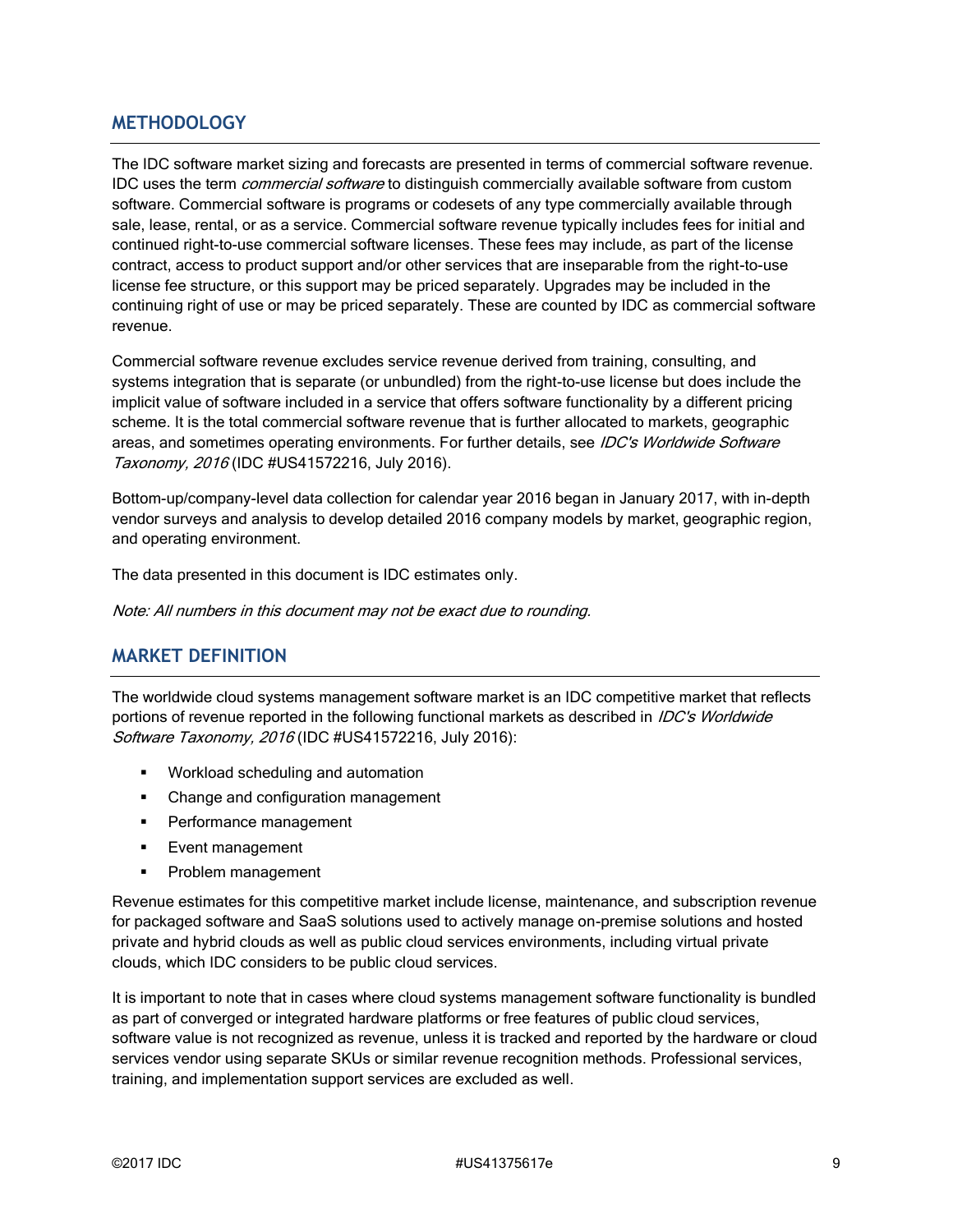IDC's revenue estimates include flagship cloud management software solutions and associated systems management software, management packs, and SaaS to the extent that they are sold and deployed specifically to enable the operation of private, public, and/or hybrid cloud environments.

In general, cloud environments will have many of the following cloud systems management software capabilities actively in use:

- **•** Self-service cloud infrastructure, middleware, and application provisioning automation, including a service catalog and policy-based life-cycle management capabilities
- Automated infrastructure and virtualization configuration automation and workload migration to enable elastic infrastructure resource pooling and sharing across multiple workloads and user groups
- **•** Orchestration solutions to allow integrated provisioning, migration, and control of complex cloud workloads and enable cloud infrastructure and services on a coordinated basis
- **•** The ability to track cloud resource consumption to support life-cycle management, capacity planning, and (optionally) chargeback/showback

In addition, as cloud environments become more mature, many organizations will include additional, more sophisticated capabilities including:

- **•** Performance monitoring and analytics for workloads and infrastructure used to enable and deliver public and private cloud services and optimize resource capacity
- **EXEC** Cloud service brokering, governance, and service-level management
- Root cause analysis and problem remediation software to optimize ongoing SLAs and enduser experiences
- **EXECT** Automated workload management to support complex data and process flows across cloud infrastructure
- API-based integrations

IT environments that are highly virtualized, but do not include the ability to dynamically scale and share resources and provision resources on a self-serve, consumption-aware basis, do not qualify for this study, since end-user self-service and consumption-based metering are critical elements of any cloud environment.

Systems management software capabilities delivered via the SaaS model are only included to the extent that they are used to enable management of cloud environments, as described in previous sections. The fact that systems management software is sold via a SaaS public cloud service model does not necessarily mean it is included in the estimates for this market, since many systems management SaaS solutions are used to manage and monitor resources that operate in noncloud environments and architectures.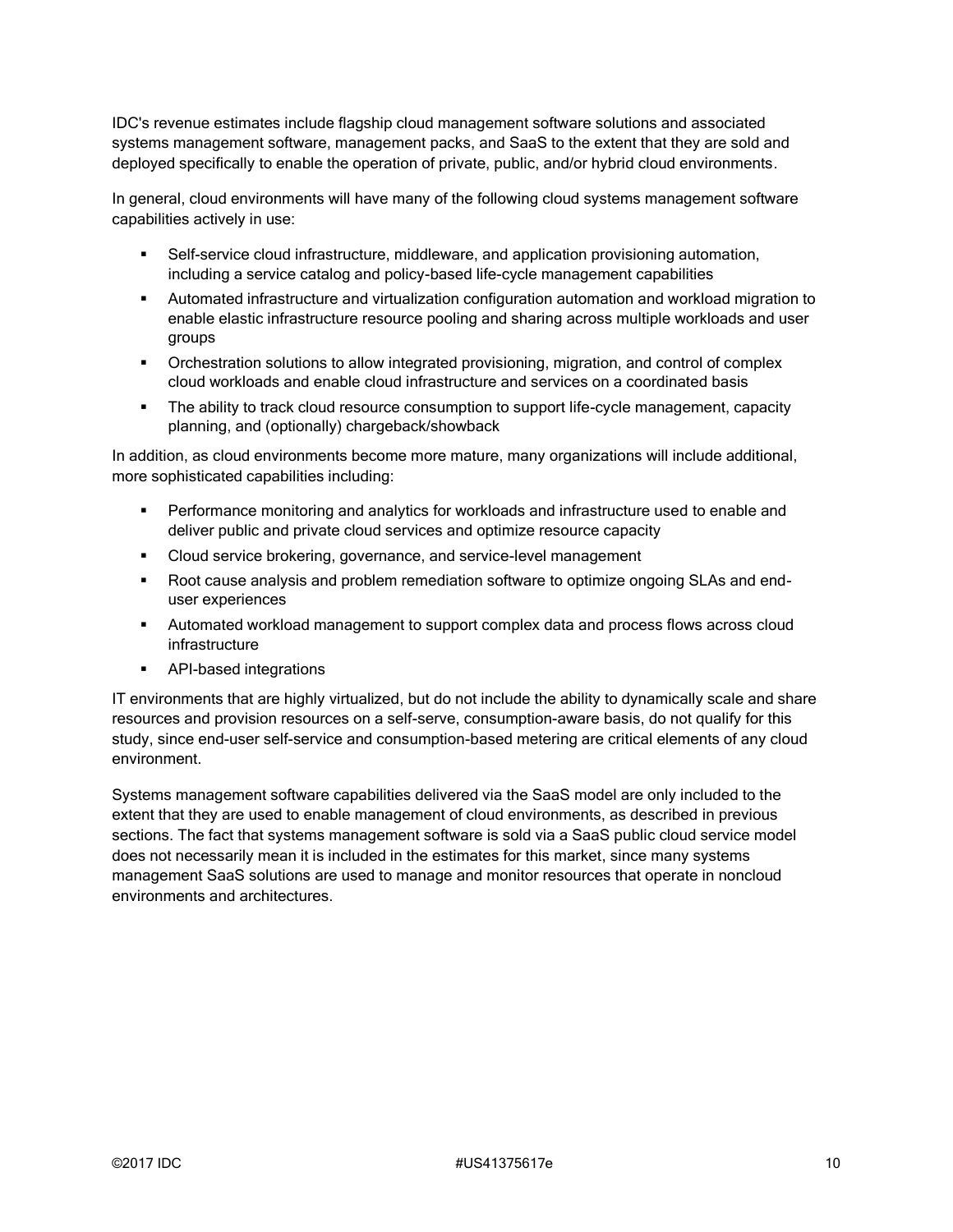### **RELATED RESEARCH**

- *IDC Innovators: Multicloud Management, 2017* (IDC #US41375217, April 2017)
- *IDC MaturityScape: Multicloud Management 1.0* (IDC #US42132917, March 2017)
- IDC's Forecast Scenario Assumptions for the ICT Markets and Historical Market Values and Exchange Rates, Version 1, 2017 (IDC #US42418817, March 2017)
- Worldwide Cloud Systems Management Software Forecast, 2017-2021 (IDC #US41374417, February 2017)
- Capacity Optimization Ranks as Top Cloud Management ITOA Priority (IDC #US41373517, February 2017)
- **Effective Multicloud Management Strategies Support Digital Transformation and Business/IT** Collaboration (IDC #US41672016, August 2016)
- Worldwide Cloud Systems Management Software Market Shares, 2015: Year of Continued Expansion (IDC #US41374317, June 2016)